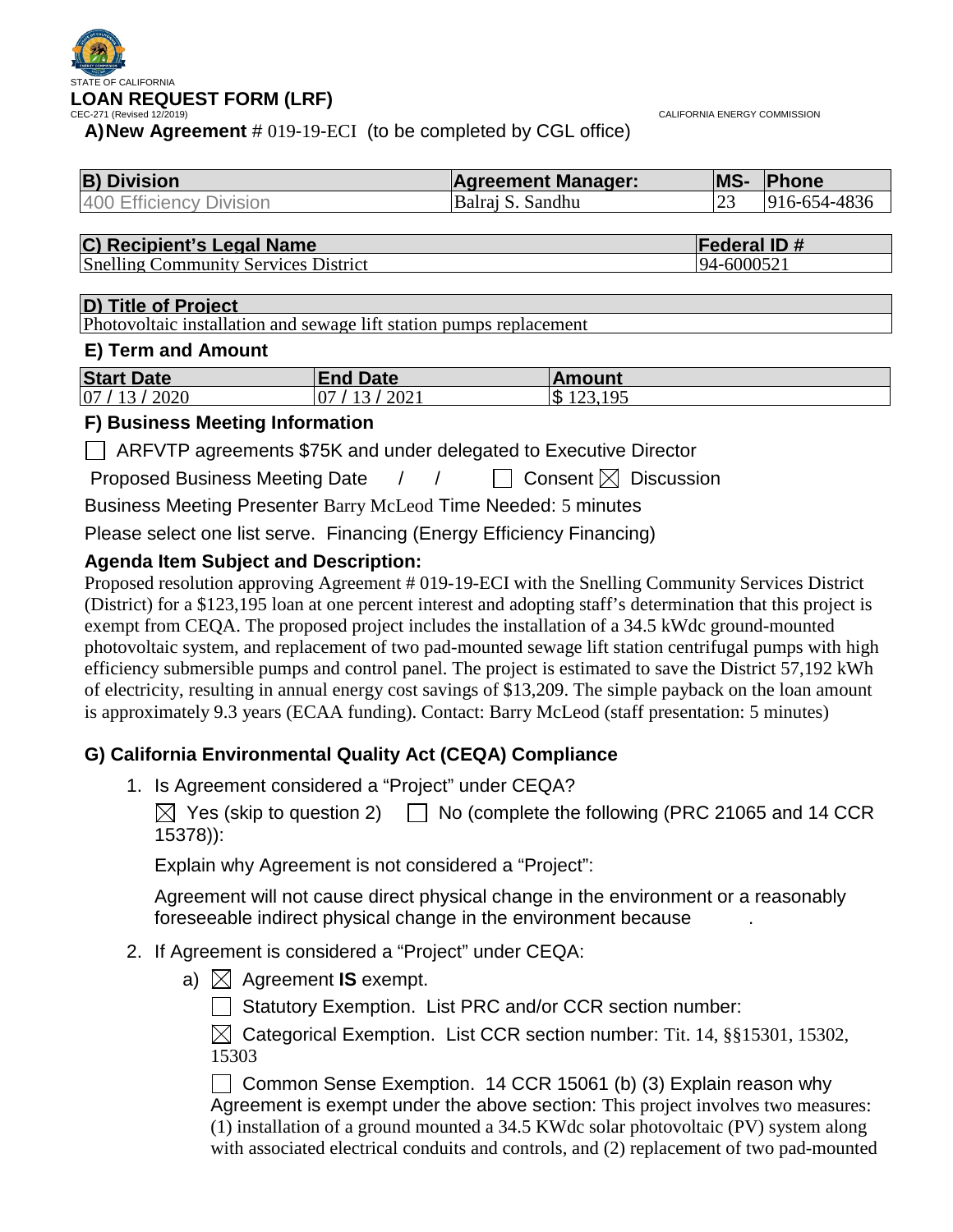

CALIFORNIA ENERGY COMMISSION

sewage lift station centrifugal pumps with high efficiency submersible pumps and existing control panel. Both project measures will be at an existing wastewater treatment facility in Snelling, California. The ground mounted PV system will occupy approximately 1,894 square feet of space entirely within the footprint of an existing wastewater treatment facility site. The sewage lift station pumps are also located at the existing wastewater treatment facility site. The proposed replacement submersible pumps will have the same purpose and capacity as the existing pad-mounted pumps. The installation of the ground mounted solar PV system is categorically exempt pursuant to CEQA Guidelines Section 15303 as the construction of new, small structures and the installation of small new STATE OF CALIFORNIA LOAN REQUEST FORM (LRF) CEC-271 (Revised 11/2019) CALIFORNIA ENERGY COMMISSION equipment. The replacement of the sewage lift station pumps and existing control panel is categorically exempt pursuant to CEQA Guidelines Section 15302 as the replacement or reconstruction of an existing structure. This project as a whole is categorically exempt from environmental review pursuant to CEQA Guidelines Section 15301 as minor alterations to an existing facility that involve no expansion of an existing or former use at the site. The project, when considered as a whole, will not result in a cumulative impact that is significant on the environment. Further, none of the exceptions to exemptions listed in CEQA Guidelines Section 15300.2 apply to this project.

b) Agreement **IS NOT** exempt. (consult with the legal office to determine next steps)

Check all that apply

| | Initial Study

□ Negative Declaration

**Mitigated Negative Declaration** 

Environmental Impact Report

 $\Box$  Statement of Overriding Considerations

**H) List all subcontractors (major and minor) and equipment vendors:** (attach additional sheets as necessary)

| <b>Legal Company Name:</b> | <b>Budget</b> |
|----------------------------|---------------|
|                            | SS.<br>0.00   |
|                            | \$0.00        |
|                            | \$<br>0.00    |

#### **I) List all key partners:** (attach additional sheets as necessary)

| <b>Legal Company Name:</b> |  |  |
|----------------------------|--|--|
|                            |  |  |
|                            |  |  |
|                            |  |  |

#### **J) Budget Information**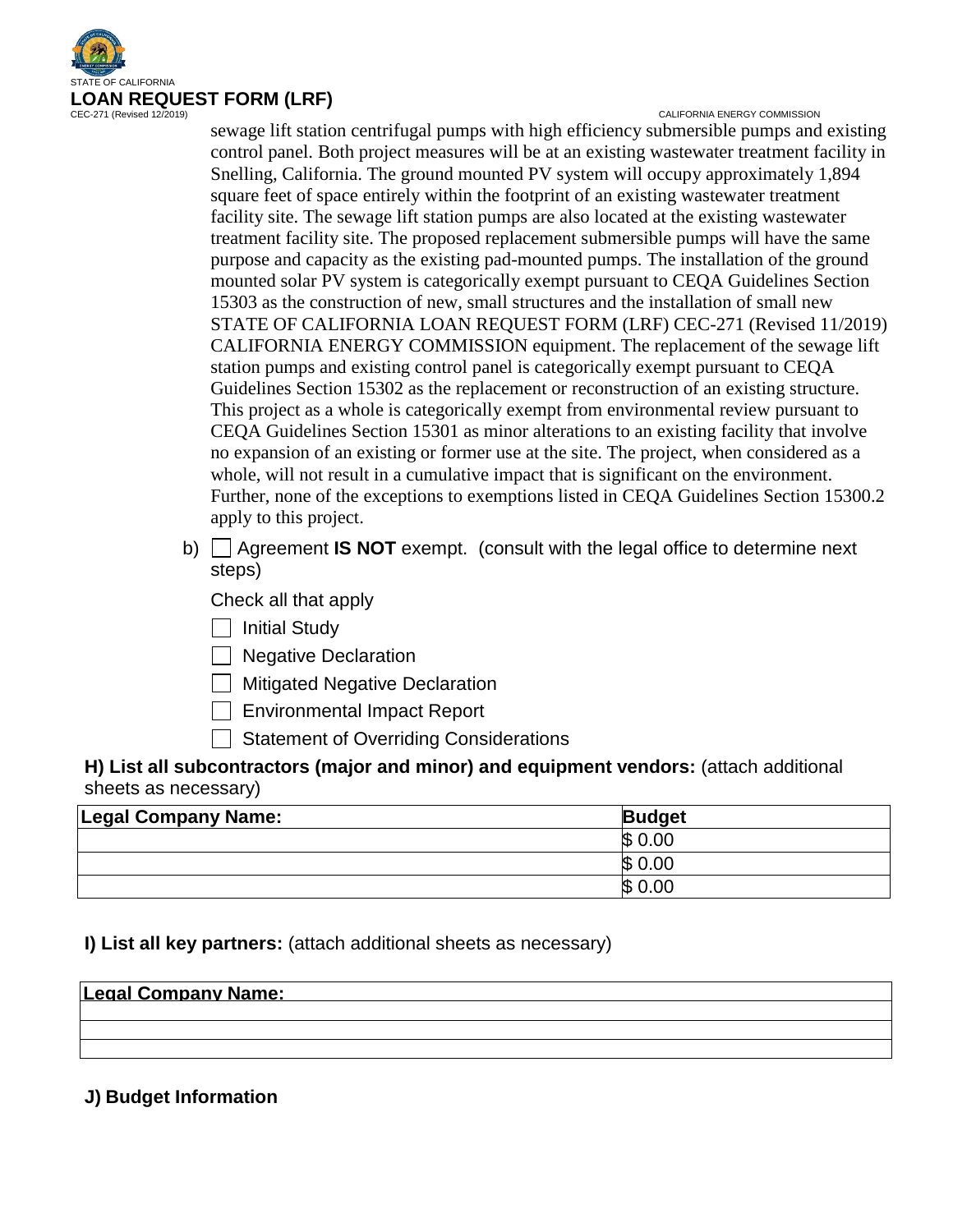

| <b>Funding Source</b>                 | <b>Funding Year</b><br>Οt<br>Appropriation | <b>Budget List</b><br><b>Number</b> | <b>Amount</b> |
|---------------------------------------|--------------------------------------------|-------------------------------------|---------------|
| <b>ECAA</b>                           | 2019-2020                                  | 401007I                             | \$123,195     |
| <b>Funding Source</b>                 |                                            |                                     |               |
| <b>Funding Source</b>                 |                                            |                                     |               |
| <b>Funding Source</b>                 |                                            |                                     |               |
| <b>Funding Source</b>                 |                                            |                                     |               |
| R&D Program Area: Select Program Area |                                            | TOTAL: \$                           |               |
| Explanation for "Other" selection     |                                            |                                     |               |

Reimbursement Contract #: Federal Agreement #:

# **K) Recipient's Contact Information**

# **1. Recipient's Administrator/Officer**

Name: Sherry Richards

Address: 14976 Highway 59

City, State, Zip: Snelling, CA 95369

Phone: (209) 761-1655

E-Mail: Snellingcsd@yahoo.com

# **L) Miscellaneous Agreement Information**

**2. Recipient's Project Manager**

Name: Sherry Richards Address: 14976 Highway 59 City, State, Zip: Snelling, CA 95369 Phone: (209) 761-1655 E-Mail: Snellingcsd@yahoo.com

 $\boxtimes$  Annual Energy Savings \$13,209 Number of Repay Periods Leave blank if repay is based on energy savings

# **M) Selection Process Used**

- $\Box$  Competitive Solicitation Solicitation #:
- $\boxtimes$  First Come First Served Solicitation Solicitation #: PON-17-401

# **N) The following items should be attached to this LRF**

- 1. Loan Application  $\boxtimes$  Attached
- 2. Budget Detail Attached Attached Attached Attached Attached
- 3. CEC 105, Questionnaire for Identifying Conflicts  $\boxtimes$  Attached
- 4. Recipient Resolution  $\Box$  N/A  $\Box$  Attached
- 5. CEQA Documentation  $\Box$  N/A  $\Box$  Attached

**Agreement Manager Date** 

**\_\_\_\_\_\_\_\_\_\_\_\_\_\_\_\_\_\_\_\_\_\_\_\_\_\_\_ \_\_\_\_\_\_\_\_\_\_\_\_\_\_**

**\_\_\_\_\_\_\_\_\_\_\_\_\_\_\_\_\_\_\_\_\_\_\_\_\_\_\_ \_\_\_\_\_\_\_\_\_\_\_\_\_\_ Office Manager Date** 

**\_\_\_\_\_\_\_\_\_\_\_\_\_\_\_\_\_\_\_\_\_\_\_\_\_\_\_ \_\_\_\_\_\_\_\_\_\_\_\_\_\_ Deputy Director Date**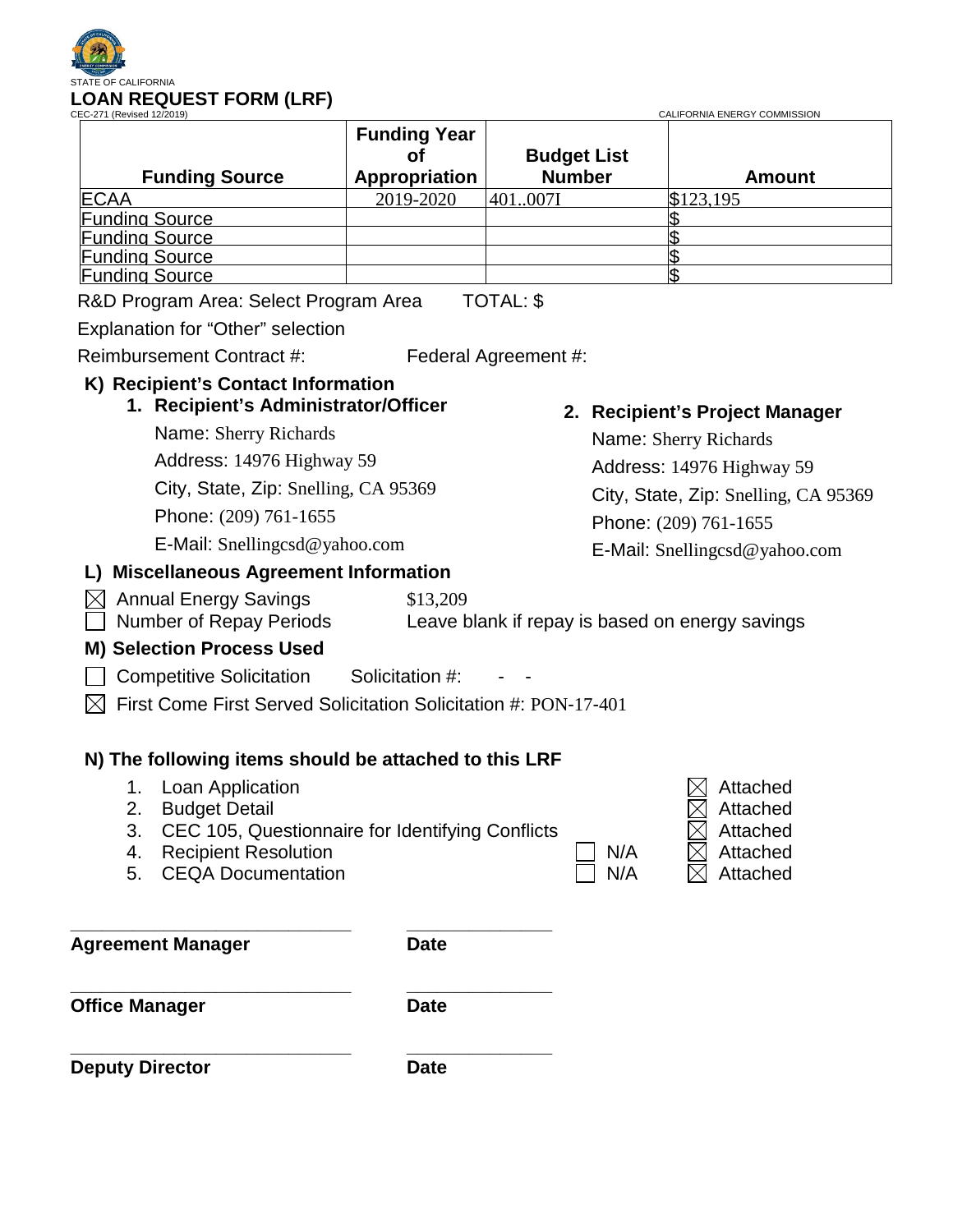# **EXHIBIT A**

# **ENERGY CONSERVATION ASSISTANCE ACT LOAN AGREEMENT**

This Loan Agreement (the "Agreement") is entered into as of the date it is executed by both parties hereto, between the California Energy Resources Conservation and Development Commission (the "Energy Commission") and the Snelling Community Services District (the "Borrower") located in Snelling, CA.

# 1. **STATUTORY AUTHORITY AND LOAN**

- A. Pursuant to the purposes authorized by section 25410, et seq., of the California Public Resources Code (the "Energy Conservation Assistance Act"), the Energy Commission has approved the Borrower's loan application dated 07/15/2019 which is not attached but is expressly incorporated by reference herein.
- B. Subject to the terms, covenants, conditions, and including Special Conditions (if applicable) contained herein, and the Budget Detail/Summary of Project Cost and Savings attached as Exhibit A, Attachment 1 hereto to the extent it modifies the Borrower's loan application, the Energy Commission shall make a loan to the Borrower (the "Loan") in the amount of one hundred thirty-five thousand, two hundred and seven dollars (\$135,207) evidenced by a Promissory Note (the "Promissory Note") for loan number 019-19-ECI attached hereto as Exhibit B.

# 2. **PURPOSE**

The Borrower agrees to expend all funds disbursed pursuant to this Agreement only for the purposes and in the amounts set forth in Exhibit A, Attachment 1 (the "Project"). Any other use of funds disbursed hereunder shall require prior written approval by the Energy Commission.

# 3. **LOAN DISBURSEMENT SCHEDULE**

- A. The Energy Commission agrees to disburse funds to the Borrower upon the Borrower's execution of the attached Promissory Note and required supplemental documents, including invoices as required in Section 3.B below.
- B. Loan funds shall be disbursed on a reimbursement basis based on invoices submitted by Borrower in a form approved by the Energy Commission. Backup documentation for actual expenditures (such as timecards, vendor invoices, etc) and proof of payment must be provided to substantiate the request. Energy Commission staff will approve invoices only after verifying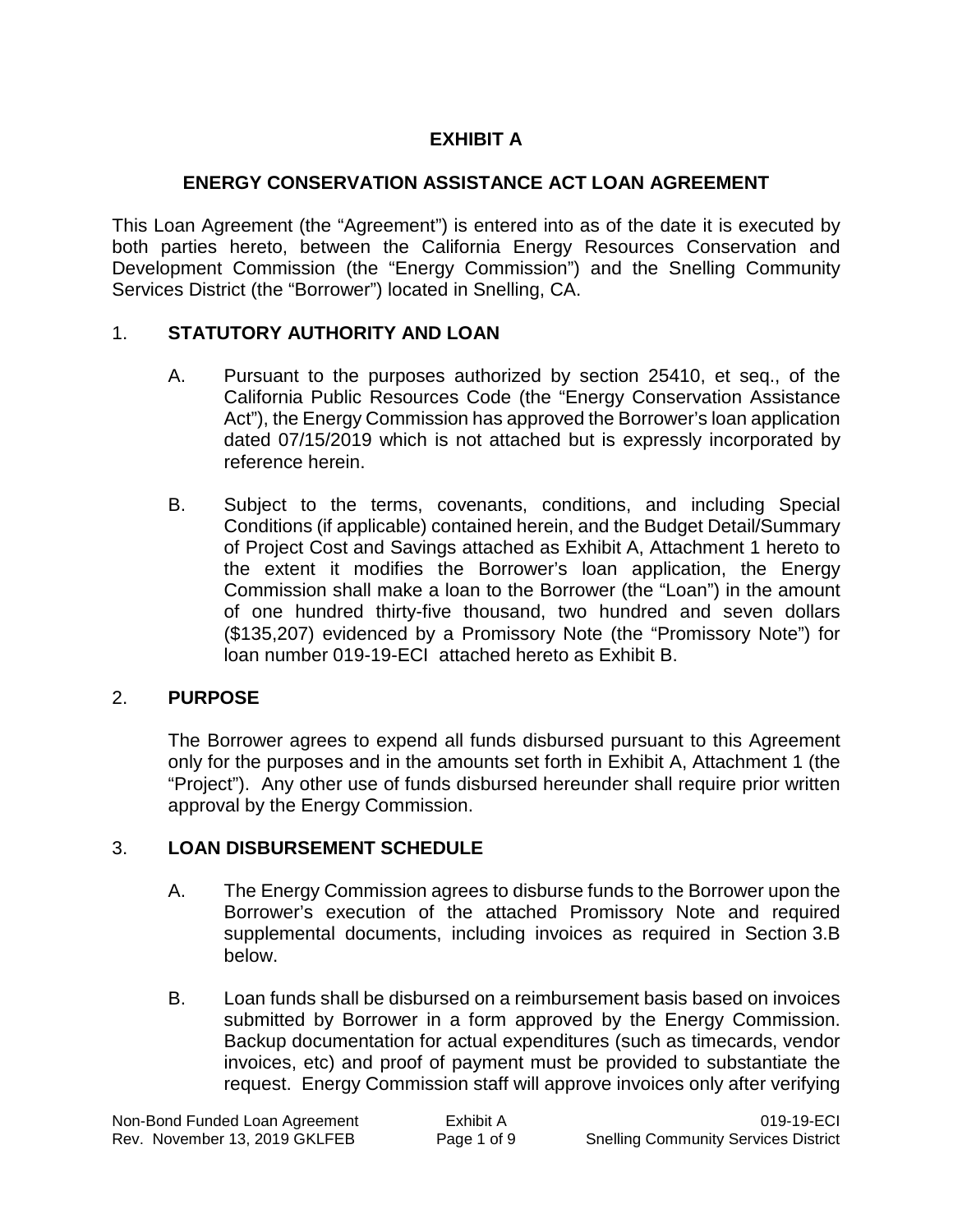requested amounts against backup billings and determining that expenses are appropriate and used for the authorized purposes of this Loan. For executed Agreements, invoices for expenses incurred during the Agreement Term are eligible for reimbursement.

- C. All invoices must be submitted within sixty (60) days after Project completion.
- D. The final ten percent (10%) of the Loan amount will be withheld as retention until the final report is received from the Borrower and the Commission's Project Manager determines the Project has been satisfactorily completed.

# 4. **LOAN REPAYMENT AND INTEREST**

All funds disbursed hereunder, together with all interest payable thereon, shall be repaid to the Energy Commission in accordance with the terms of the Promissory Note. The Loan shall bear simple interest at the annual rate set forth in the attached Promissory Note on the principal balance of Loan funds disbursed to the Borrower. Payment of said interest shall be due at the time of semiannual scheduled Loan repayment installments to the Energy Commission, and interest shall accrue from the time of disbursal of funds to the Borrower until receipt of full Loan repayment to the Energy Commission.

#### 5. **TERM**

- A. The effective date of this Agreement shall be the date on which it has been executed by both parties hereto. No work is authorized, or shall begin until the Energy Commission signs the Agreement.
- B. The Borrower agrees to complete performance of its obligations under this Agreement within the applicable periods stated in this Agreement.

#### 6. **PREPAYMENT**

The Borrower shall have the right to prepay all or any part of the amount of this Loan at any time without penalty.

#### 7. **PROMISSORY NOTE**

In order to evidence its debt to the Energy Commission hereunder, the Borrower agrees to, contemporaneously with the execution of this Agreement, execute and deliver to the Energy Commission the Promissory Note (attached as Exhibit B hereto).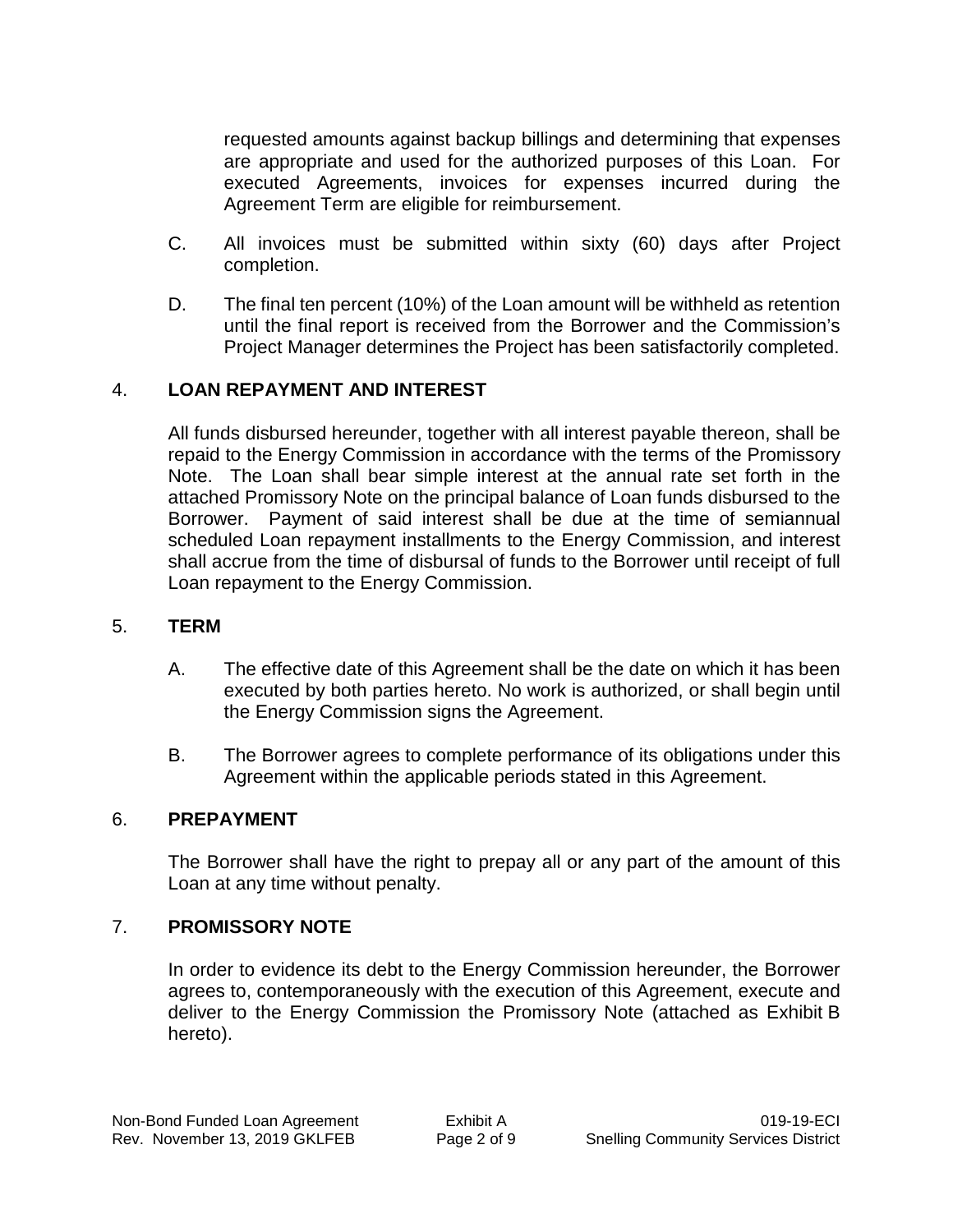# 8. **ACCOUNTS, AUDITS, AND RECORDS**

- A. The Borrower agrees to establish on its books a separate account for this Loan. This account shall be maintained as long as the Loan obligation remains unsatisfied.
- B. The Borrower further agrees to maintain records that accurately and fully show the date, amount, purpose, and payee of all expenditures drawn on said account for three (3) years after this Loan is repaid in full unless the Energy Commission requests a longer retention period.
- C. The Borrower further agrees to utilize a voucher system by which all expenditures from said account will be authorized and authenticated.
- D. The Borrower further agrees to allow the Energy Commission or any other agency of the State of California (the "State") or their designated representatives, on written request, to have reasonable access to, and the right of inspection of, all records that pertain to said account or the Project. The Borrower also agrees to submit to an independent audit, if requested by the Energy Commission, at the expense of the Borrower. Borrower agrees to maintain all such records for a minimum of three years after this Loan is repaid in full unless the Energy Commission notifies the Borrower, prior to the expiration of such three-year period, that a longer period of record retention is necessary.

# 9. **SOURCE OF REPAYMENT; OPERATION OF PROJECT**

- A. Semiannual payments due to the Energy Commission under this Agreement shall be made from savings in energy costs or other legally available funds as the Borrower chooses. If the Borrower is a county, city, town, township, board of education, or school district, the Borrower agrees that the amount of the semiannual Loan repayment shall not be raised by the levy of additional taxes and shall not be an obligation against tax revenues, but shall be obtained either from savings in energy costs resulting from the subject energy conservation projects or other legally available funds as the Borrower chooses.
- B. Energy cost savings as determined by the Energy Commission are based on energy usage and serving utility rate schedules at the time the Loan application is submitted, except as specified in Special Conditions, if any, as detailed in this Agreement, and the information and data contained in the Borrower's loan application and technical study. The following will not affect the Energy Commission's initial finding of energy cost savings, and are not a basis for claiming a lack of energy savings: a) changes in energy use and/or rate schedules which occur after submittal of the Loan application,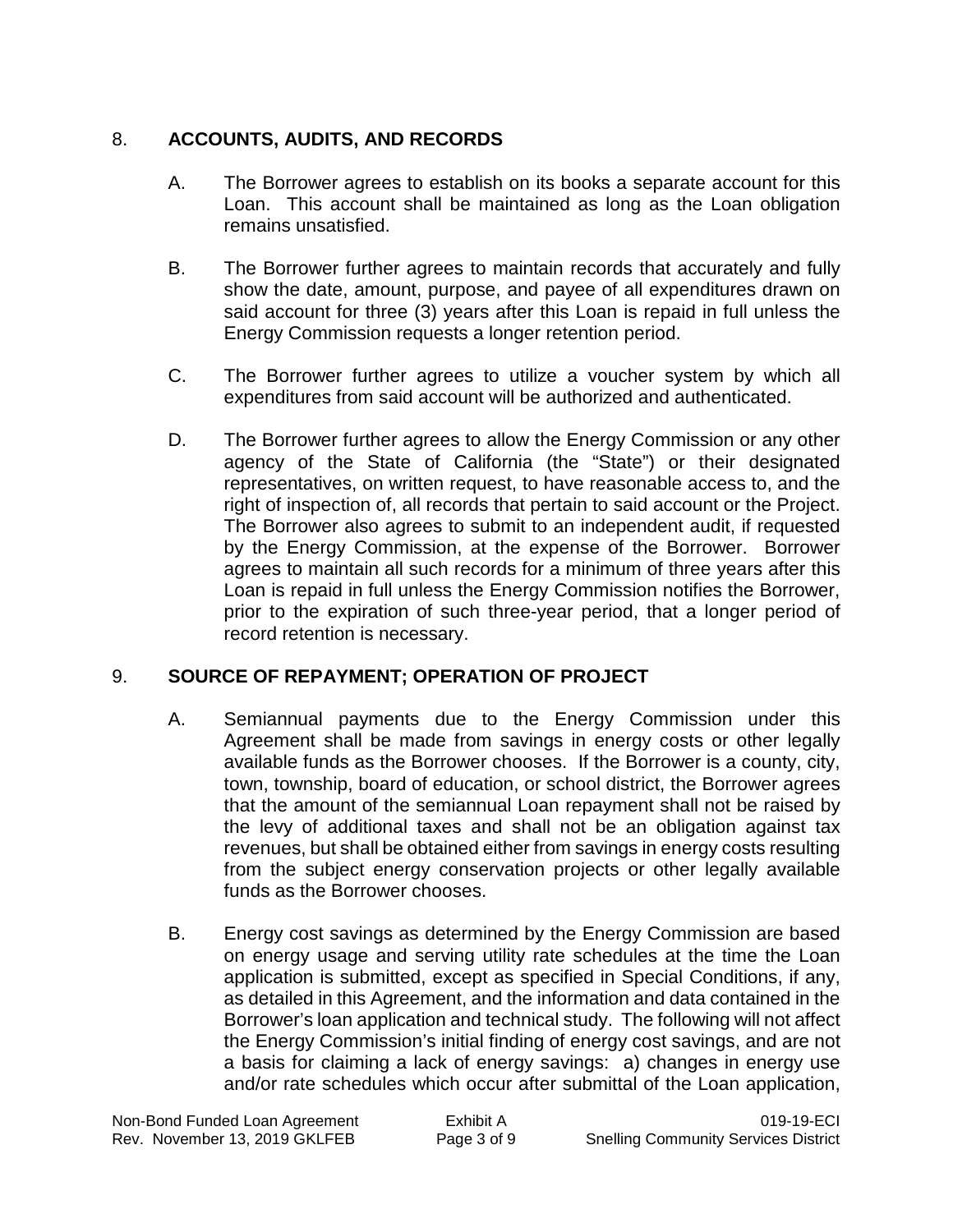except as specified in Special Conditions, if any, as detailed in this Agreement, b) deviations in the Project work scope from what was approved by the Energy Commission, c) changes in the Borrower's facility and/or equipment which occur after submittal of the Loan application, including, but not limited to maintenance, operations, schedules, employees and facility alterations and expansions, d) deviations, omissions or errors found in the loan application and technical study after submittal of the Loan application. The Borrower is responsible for ensuring the accuracy of the information contained in its loan application and technical study. In the event annual energy cost savings resulting from the Project, as determined by the Energy Commission, fail to equal or exceed the amount due under this Agreement, this Agreement may be renegotiated to assure that the repayment amount does not exceed the actual energy savings or avoided costs resulting from the Project, and the Promissory Note will be revised accordingly. In no event, however, will the number of semiannual installments payable hereunder and under the Promissory Note exceed forty.

- C. The Borrower shall obtain and maintain in its records any and all permits and licenses required to install or operate the Project and shall comply with all local, state, and federal laws, rules and codes concerning the Project. The Borrower shall maintain the Project in good working order for the duration of the Loan and shall insure that staff members are provided appropriate training on the operation and maintenance of the Project. The Borrower shall maintain insurance on the Project and**,** in the event of any casualty loss covered by such insurance policy, apply the proceeds to the repair of the Project or, with the approval of the Energy Commission, may use the insurance proceeds to install alternate projects to generate alternative energy cost savings to repay the Loan.
- D. The Borrower agrees to provide the Energy Commission with the following information for three years following completion of the Project, unless the Energy Commission requests a longer period: (1) the annual computation, required by Section 25414 of the Energy Conservation Assistance Act, of energy cost savings for the most recent fiscal year, calculated in the manner and provided in the format prescribed by the Energy Commission; and (2) any information or change in assumptions or operations which might affect the Energy Commission's initial determination of energy savings.
- E. The Borrower authorizes any official or agent of the Energy Commission or the State to conduct physical inspections of the Project before the commencement; during construction, installation and implementation of the Project; and at any time prior to the complete repayment of the Loan. In each contract entered into with suppliers of goods and services to install, conduct, or operate the Project, including management services, the Borrower shall include terms which allow any officer or agent of the Energy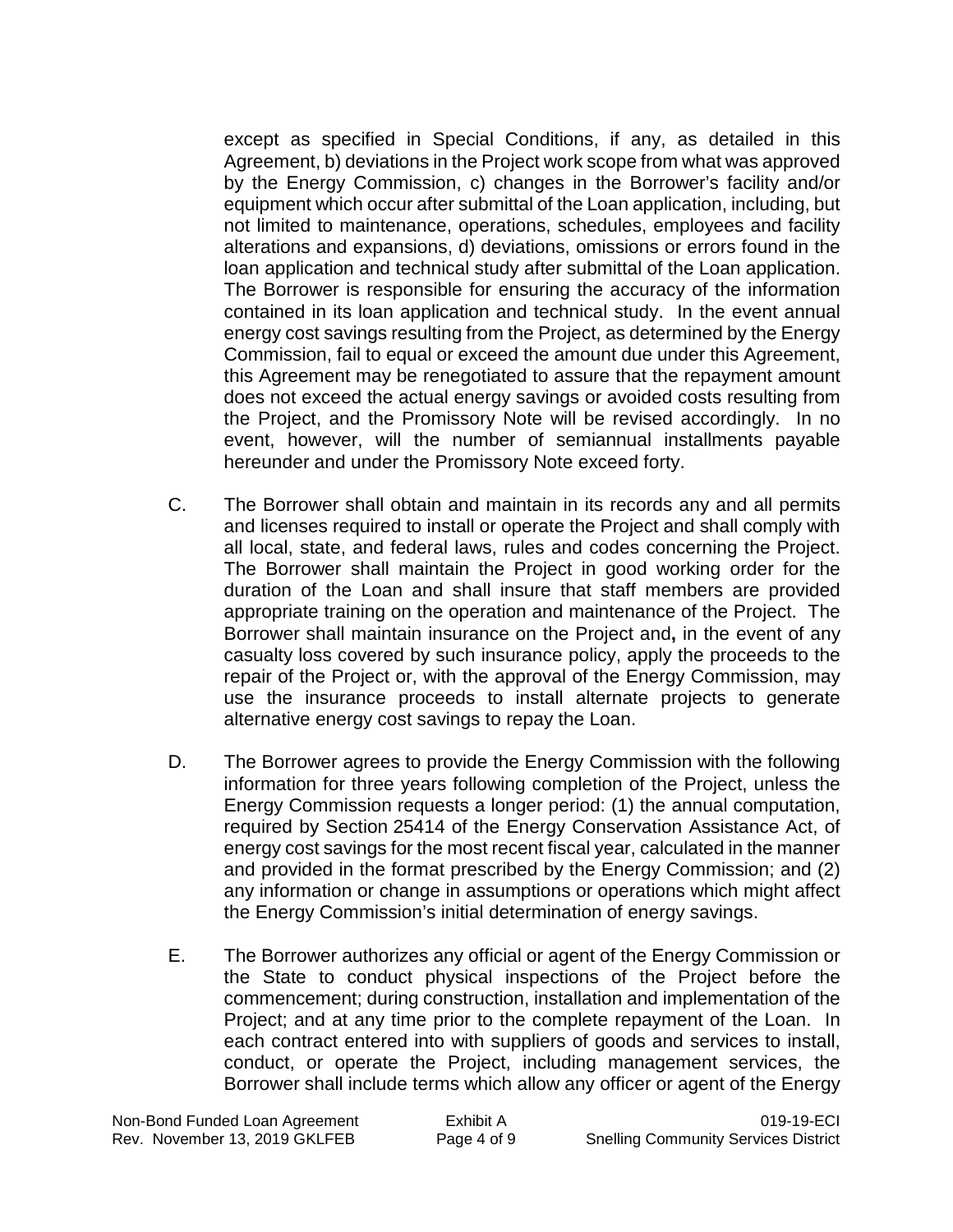Commission or the State access to the Project site and to any books, documents, or records directly relevant to the Project.

- F. If, prior to final repayment of the Loan, the Borrower sells the equipment or material installed with the proceeds of the Loan or sells the building, facility or system in which the Project has been implemented, then the Borrower shall apply the sale proceeds to repay any remaining balance due under this Agreement in full at the time of such sale. The Borrower shall notify the Energy Commission within five business days of the date on which the Borrower enters into an agreement to effect such transaction. The Borrower shall repay the Energy Commission within 30 calendar days of receiving an invoice from the Energy Commission for the balance due.
- G. In accordance with Section 25415 of the Energy Conservation Assistance Act, the Borrower covenants to take such action as may be necessary to include all payments due hereunder in its annual budget and to make the necessary annual appropriations for all such payments. The obligation of the Borrower to make such payments shall be limited to the savings realized by the Borrower as a result of implementing the Project funded by the Loan.

# 10. **DEFAULT**

- A. The Borrower's failure to comply with any of the terms of this Agreement shall constitute a breach of this Agreement and an event of default. In such case, the Energy Commission may declare this Agreement to have been breached and be released from any further performance hereunder.
- B. In the event of any default or breach of this Agreement by the Borrower, the Energy Commission, without limiting any of its other legal rights or remedies, may, to the extent permitted by law, declare the Promissory Note evidencing this Loan to be immediately due and payable.

# 11. **TERMINATION**

A. With Cause

The Energy Commission may, at its option, terminate this Agreement with cause in whole or in part, at any time prior to the funding of the Loan, upon giving five (5) days advance notice in writing to the Borrower. "Cause" includes without limitation:

1) Failure to perform or breach of any of the terms or covenants at the time and in the manner provided in this Agreement; or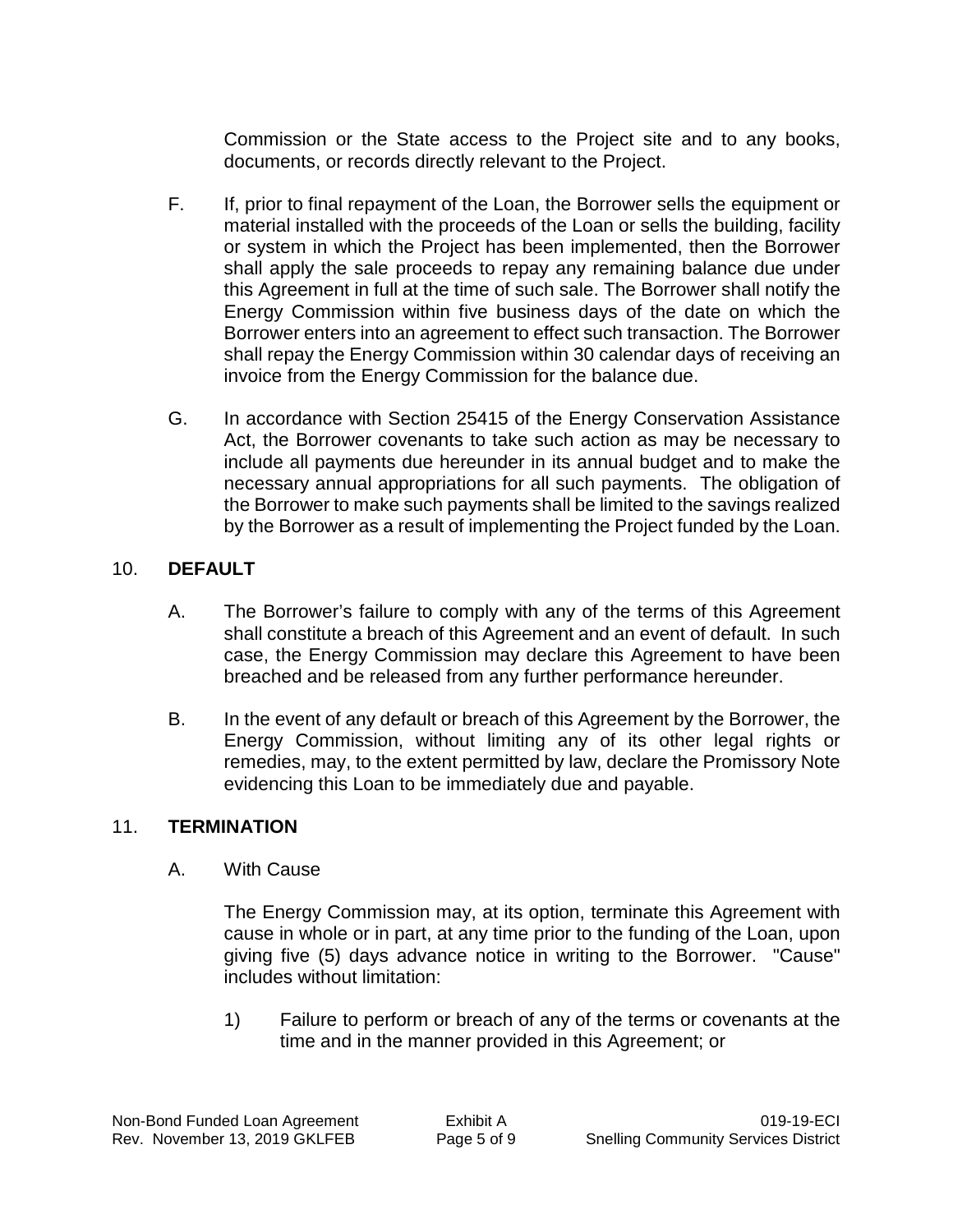- 2) Significant change in Energy Commission or State policy such that the work or product being funded would not be supported by the Energy Commission; or
- 3) Reorganization to a business entity unsatisfactory to the Energy Commission.
- B. Without Cause

The Energy Commission may, at its option, terminate this Agreement without cause in whole or in part, at any time prior to the funding of the Loan, upon giving thirty (30) days advance notice in writing to the Borrower.

## 12. **REPORTING**

A. Progress reports are due each calendar quarter until Project completion. At a minimum, Borrower shall submit progress reports in accordance with the following schedule:

| <b>For the Period Covering</b> | <b>Report Due Date</b>  |
|--------------------------------|-------------------------|
| January 1 through March 31     | April 5 <sup>th</sup>   |
| April 1 through June 30        | July 5 <sup>th</sup>    |
| July 1 through September 30    | October 5 <sup>th</sup> |
| October 1 through December 31  | January 5 <sup>th</sup> |

PROGRESS REPORT SCHEDULE

- B. A final report is due no later than (sixty) 60 days after Project completion.
- C. The Energy Commission will not process an invoice unless the Borrower's report submittals are up to date.
- D. If requested by the Energy Commission, Borrower shall submit, within ten (10) days after the Energy Commission's written request, a status report on its activities to date, pursuant to this Agreement.
- E. Reports shall be in a format as determined by the Energy Commission.
- F. The Borrower shall submit reports regarding energy savings as described in Section 9.D above.

#### 13. **GENERAL TERMS**

A. Indemnification by the Borrower. The Borrower agrees to indemnify, defend, and save harmless the Energy Commission, the State, and their officers, agents, and employees from any and all claims, losses, or costs (including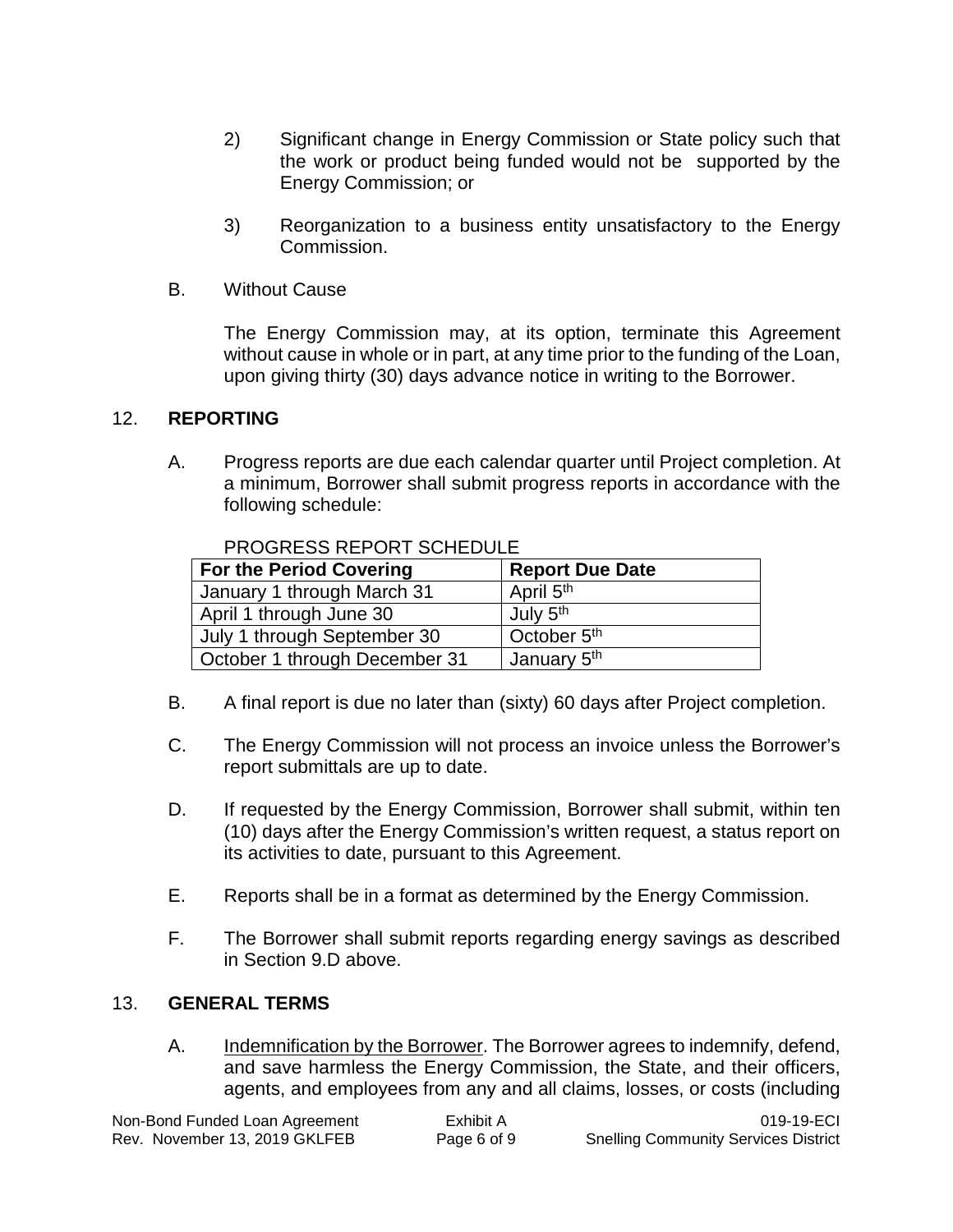reasonable attorney fees) arising out of, resulting from, or in any way connected with the Loan or this Agreement, or the financing or the operation of the facilities financed with the Loan.

- B. Ownership of Equipment and Material. All equipment and material acquired under this Agreement shall become the property of the Borrower at time of purchase. The Borrower shall obtain and maintain in its records a written waiver of all claims, other than those previously made in writing and still unsettled, from each contractor who supplies goods and services, including management services, in connection with the Project.
- C. Independent Capacity. The Borrower, and the agents and employees of the Borrower, in the performance of this Agreement, shall act in an independent capacity and not as officers or employees or agents of the Energy Commission or the State of California.
- D. Assignment. Without the written consent of the Energy Commission, this Agreement is not assignable or transferable by the Borrower either in whole or in part. The Energy Commission may assign its rights under this Agreement for security purposes, and in such event the assignee of this Loan Agreement, including the bond trustee of any bonds which may be secured by repayment of this Loan**,** shall be entitled to enforce the provisions hereof and shall be a third party beneficiary of this Agreement.
- E. Time of the Essence. Time is of the essence in this Agreement. Borrower is required to take timely actions which, taken collectively, move to completion of the purpose for which this Loan was awarded. The Commission Project Manager will periodically evaluate the progress toward completion. If the Commission Project Manager determines that the Borrower is not progressing toward completion within one (1) year after the effective date of this Agreement, the Commission Project Manager may, without penalty or prejudice to any of the Energy Commission's other remedies, terminate this Agreement.
- F. Amendment. No amendment or variation of the terms of this Agreement shall be valid unless made in writing and signed by the parties hereto, and no oral understanding or agreement not incorporated herein shall be binding on any of the parties hereto.
- G. Severability. In the event that any provision of this Agreement is unenforceable or held to be unenforceable, then the parties agree that all other provisions of this Agreement have force and effect and shall not be affected thereby.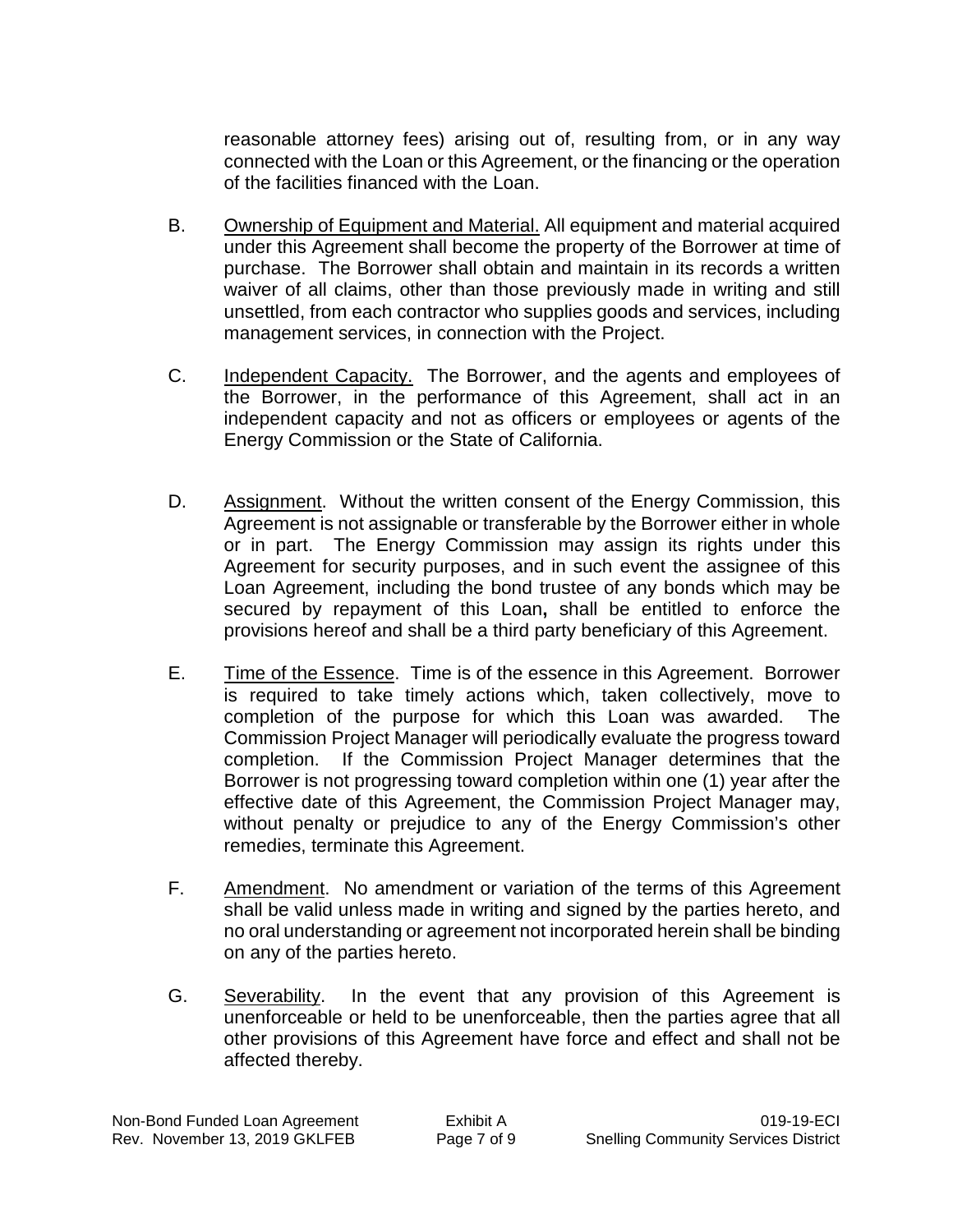- H. Governing Law and Venue. This Agreement is governed by and shall be interpreted in accordance with the laws of the State of California. Venue shall be in Sacramento County.
- I. Non-discrimination. During the performance of this Agreement, the Borrower and its contractors and subcontractors shall not unlawfully discriminate, harass, or allow harassment against any employee or applicant for employment because of sex, race, color, ancestry, religious creed, national origin, physical disability (including HIV and AIDS), mental disability, medical condition (cancer), age (over 40), marital status, and family care leave. The Borrower and its contractors and subcontractors shall insure the evaluation and treatment of their employees and applicants for employment are free from such discrimination and harassment. The Borrower and its contractors and subcontractors shall comply with the provisions of the Fair Employment and Housing Act (Government Code Section 12990 (a-f) et seq.) and the applicable regulations promulgated thereunder (California Code of Regulations, Title 2, Section 7285 et seq.). The applicable regulations of the Fair Employment and Housing Commission implementing Government Code Section 12990 (a-f), set forth in Chapter 5 of Division 4 of Title 2 of the California Code of Regulations, are incorporated into this agreement by reference and made a part hereof as if set forth in full. The Borrower and its contractors and its subcontractors shall give written notice of their obligations under this clause to labor organizations with which they have a collective bargaining or other agreement. The Borrower and its contractors shall include the nondiscrimination and compliance provisions of this clause in all subcontracts to perform work under this Agreement.
- J. Incorporation of Energy Conservation Assistance Act. The Energy Conservation Assistance Act, together with any applicable rules, regulations or procedures authorized by such statute, is incorporated by reference in this Agreement.
- K. Borrower Authorization. The Borrower certifies it has full power and authority to enter into this Agreement, and this Agreement has been duly authorized, executed and delivered by the Borrower. The Borrower acknowledges the resolution of its governing body or other official action authorizing it to enter into this Agreement. The Borrower also authorizes such further acts as are necessary, including execution of the Promissory Note, to implement and further the intent of this Agreement.
- L. Prevailing Wage. The Borrower shall comply with Chapter 1 (commencing with Section 1720) of Part 7 of Division 2 of the Labor Code relating to the payment of prevailing wage for work performed on the Project financed in whole or in part with the proceeds of the Loan.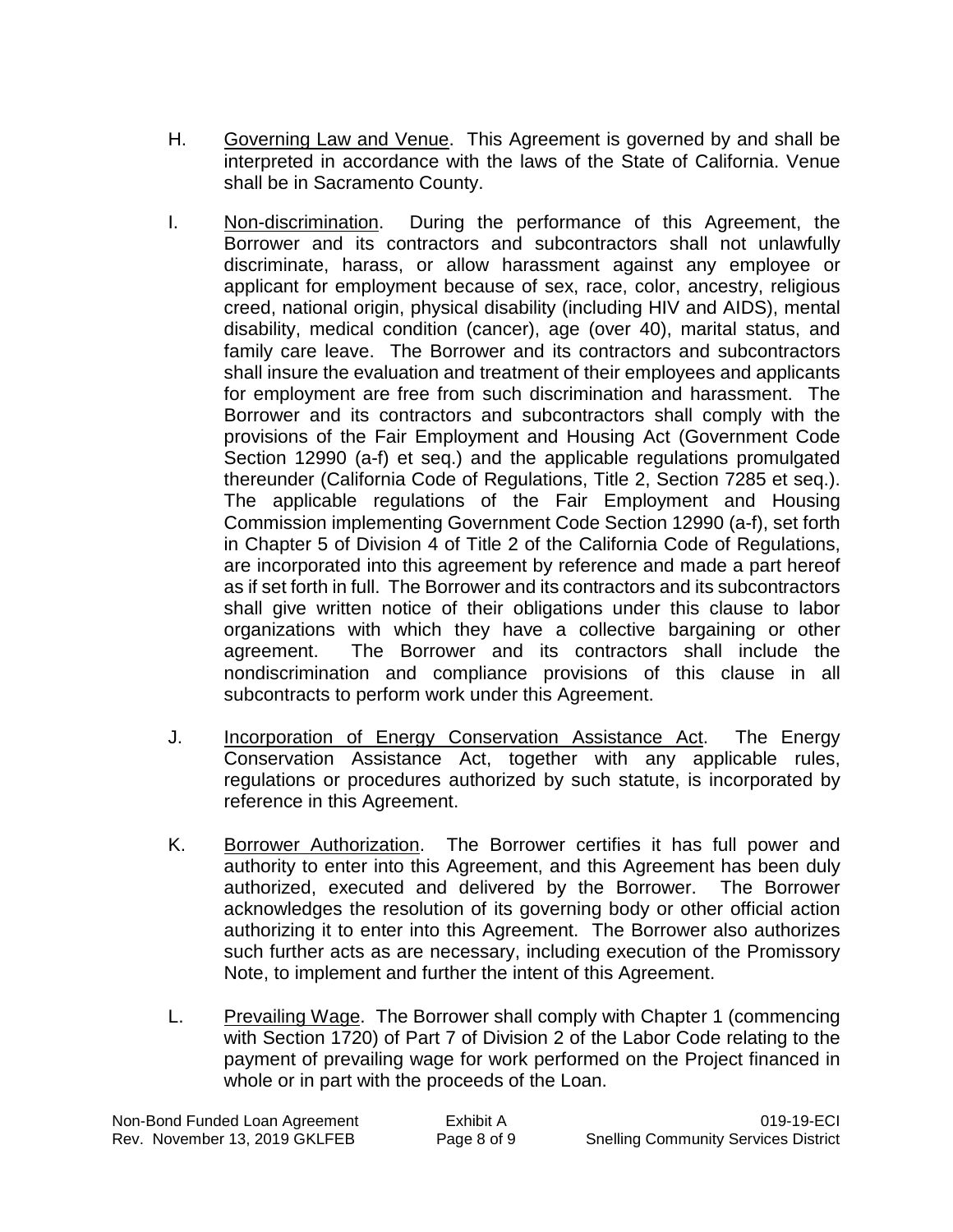M. Funding Eligibility. By signing this Agreement, Borrower certifies it is eligible to receive state funding under all applicable laws, including but not limited to Chapter 2.8 "Project Labor Agreements", of Part 1, of Division 2 of the Public Contract Code.

## 14. **NOTICE**

Any notice required to be given to the Energy Commission hereunder shall be sent to the person and address listed under Legal Notices in Exhibit G, Contacts, or at such other address as the Energy Commission may designate in writing to the Borrower. Any notice required to be given to the Borrower hereunder shall be sent to the address shown for Borrower in this Agreement, or at such other address as the Borrower shall designate in writing to the Energy Commission. Notice to either party may be given using the following delivery methods: U.S. mail, overnight mail, or personal delivery, providing evidence of receipt, to the respective parties identified in this Agreement. Delivery by fax or e-mail is not considered notice for the purposes of this Agreement. Notice shall be effective when received, unless a legal holiday for the State commences on the date of the attempted delivery in which case the effective date shall be postponed 24 hours, or whenever the next business day occurs.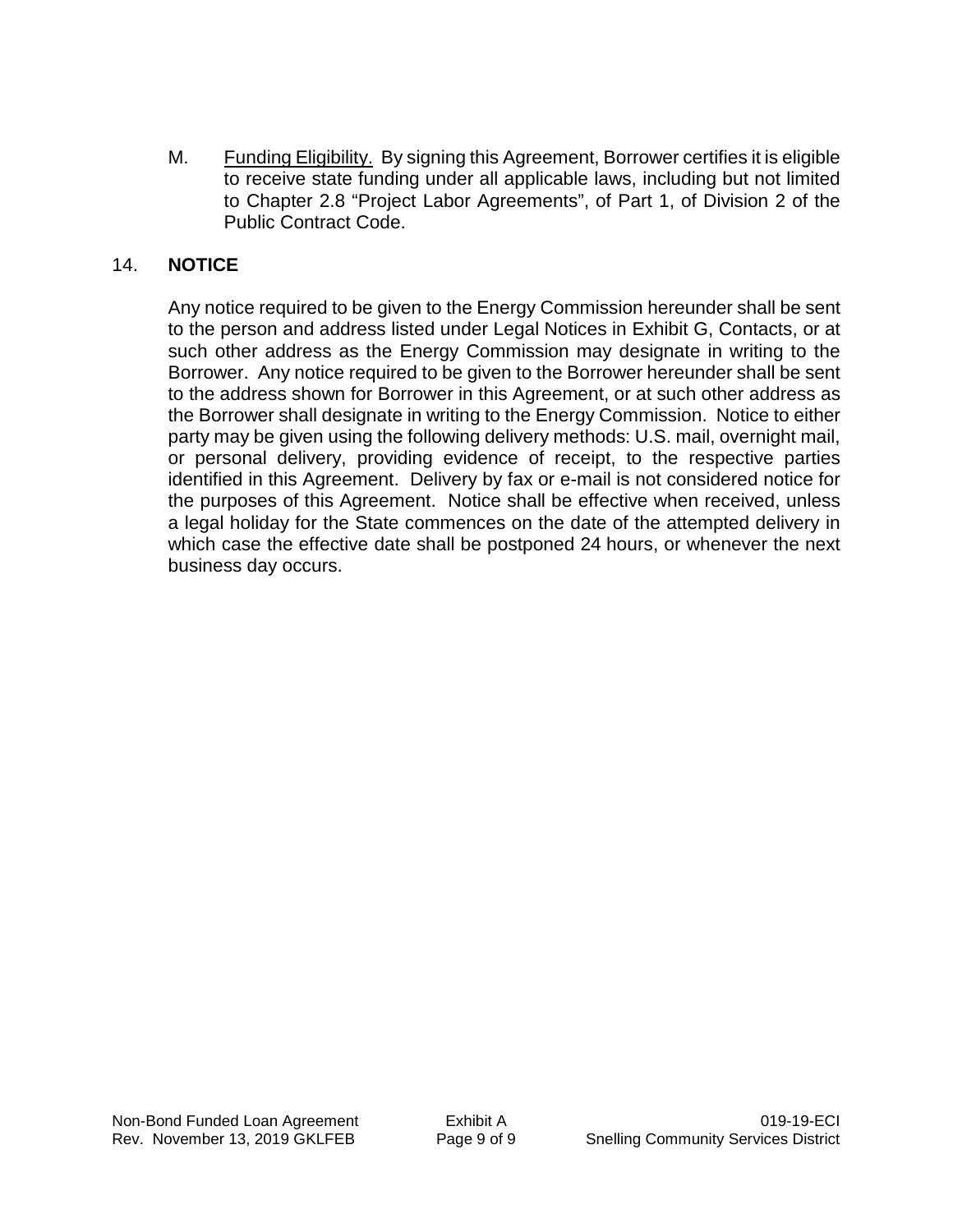# **EXHIBIT A ATTACHMENT 1 BUDGET DETAIL / PROJECT COST AND SAVINGS**

This loan is made to the Snelling Community Services District (Borrower) for renewable energy and energy efficiency projects. The project consists of the renewable energy and energy efficiency measures listed in Table 1 below, to be installed at the Wastewater Treatment Facility in Snelling, Merced County, California.

The table below summarizes the estimated project cost(s), saving(s) and simple payback(s).

| <b>Project Measure / Location</b>                                                                     | <b>Estimated</b><br><b>Total</b><br>Project<br>Cost | <b>Energy</b><br><b>Commission</b><br>Loan<br>Amount | <b>Estimated</b><br>Annual<br><b>Energy</b><br>Cost<br><b>Savings</b> | <b>Simple</b><br>Payback*<br>(Years) |
|-------------------------------------------------------------------------------------------------------|-----------------------------------------------------|------------------------------------------------------|-----------------------------------------------------------------------|--------------------------------------|
| Installation of a 34.5 kWdc solar PV system<br>at the wastewater treatment facility                   | \$97,200                                            | \$97,200                                             | \$11,476                                                              | 17 years                             |
| Replacement of sewage lift station pumps<br>and control panel at the wastewater<br>treatment facility | \$30,428                                            | \$25,995                                             | \$1,733                                                               | 15 years                             |
| <b>TOTALS:</b>                                                                                        | \$127,628                                           | \$123,195                                            | \$13,209                                                              | 9.3 years                            |

#### **TABLE 1: Project Summary**

\* The simple payback is based on the loan amount divided by annual energy cost savings.

The Borrower shall implement each measure listed in Table 1.

If Borrower does not complete one or more of the measures or deviates from the quantities and specifications listed in Table 1, the California Energy Commission (CEC) Project Manager will calculate the maximum loan amount supported by the project. The loan amount will be determined by the lesser of: 1) multiplying the annual energy cost savings by 17 years; 2) total project costs; or 3) approved loan amount.

Borrower shall notify the CEC Project Manager in writing if Borrower expects any information in Table 1 to change. CEC staff will advise Borrower of the procedure to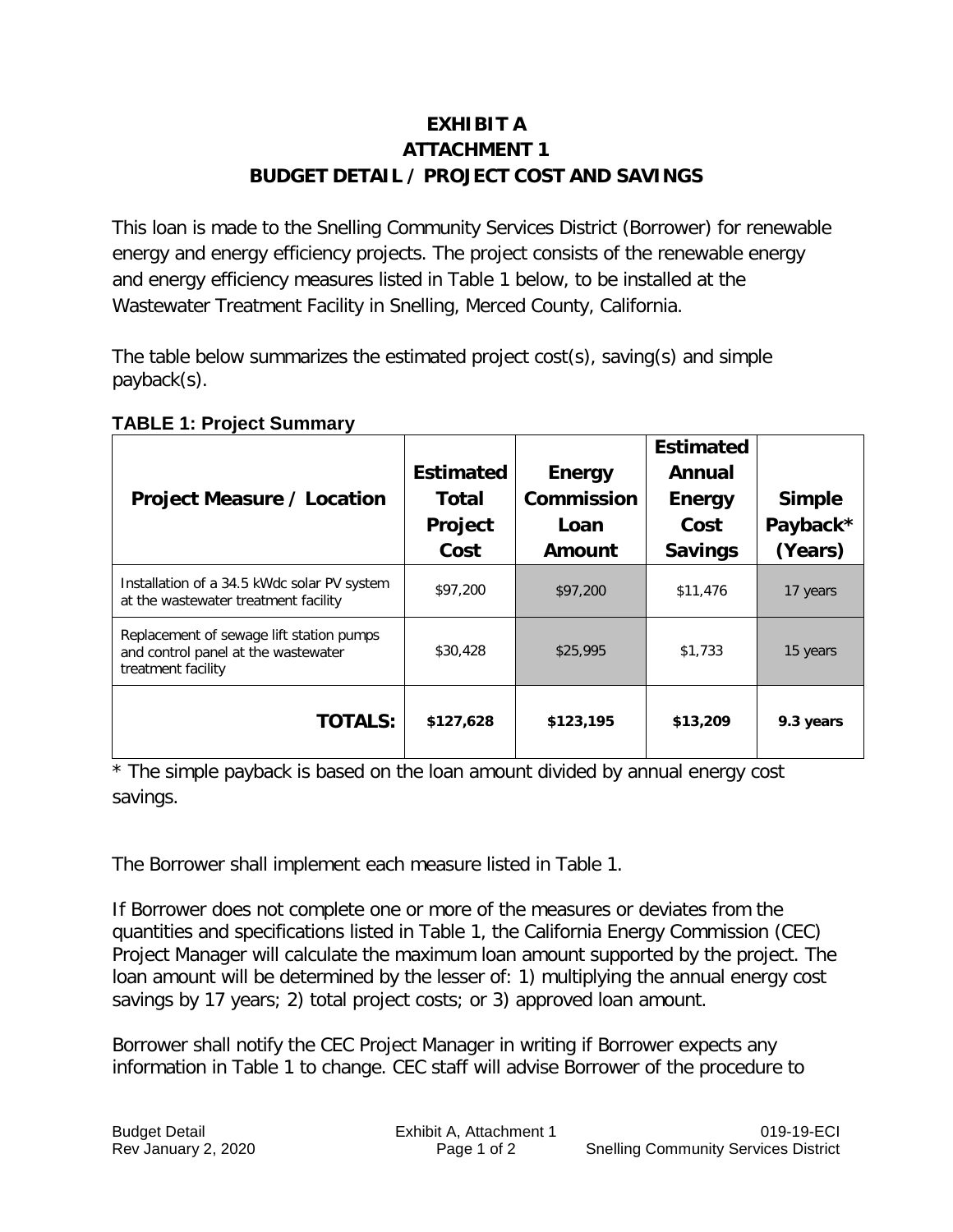approve any changes. Written documentation is required for any changes to the information included in this attachment.

If the Borrower has received disbursements exceeding the maximum loan amount supported by the project, the Borrower shall refund the difference to the CEC within 30 days of notification.